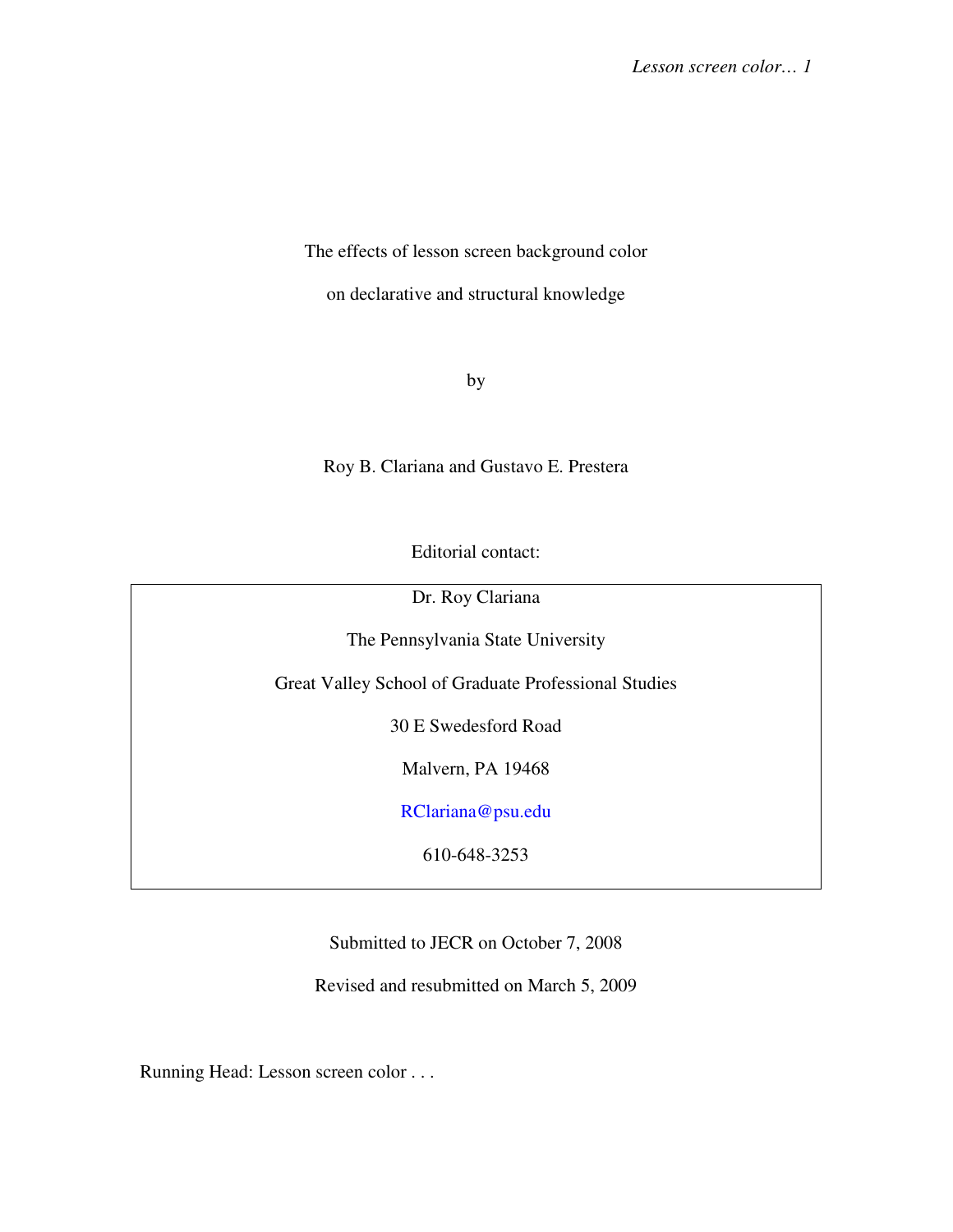The effects of lesson screen background color on declarative and structural knowledge

# *Abstract*

This experimental investigation replicates previous investigations of the effects of left margin screen background color hue to signal lesson sections on declarative knowledge and extends those investigations by adding a measure of structural knowledge. Participants  $(N = 80)$  were randomly assigned to receive one of four computer-based lesson treatments that consisted of color or no color lessons crossed with color or no color structural knowledge and declarative knowledge posttests. A disordinal interaction was observed, lesson color had a significant positive effect on the structural knowledge posttest (effect size  $d = 0.41$ ) but had a non-significant effect on the declarative knowledge posttest (*d =* -0.17). A memory context effect was not observed. Designers of screen-based instructional materials should consider the commonsense notion that screen background color hues that signal lesson sections will tend to more strongly overlay the lesson organization onto the learner's memory organization.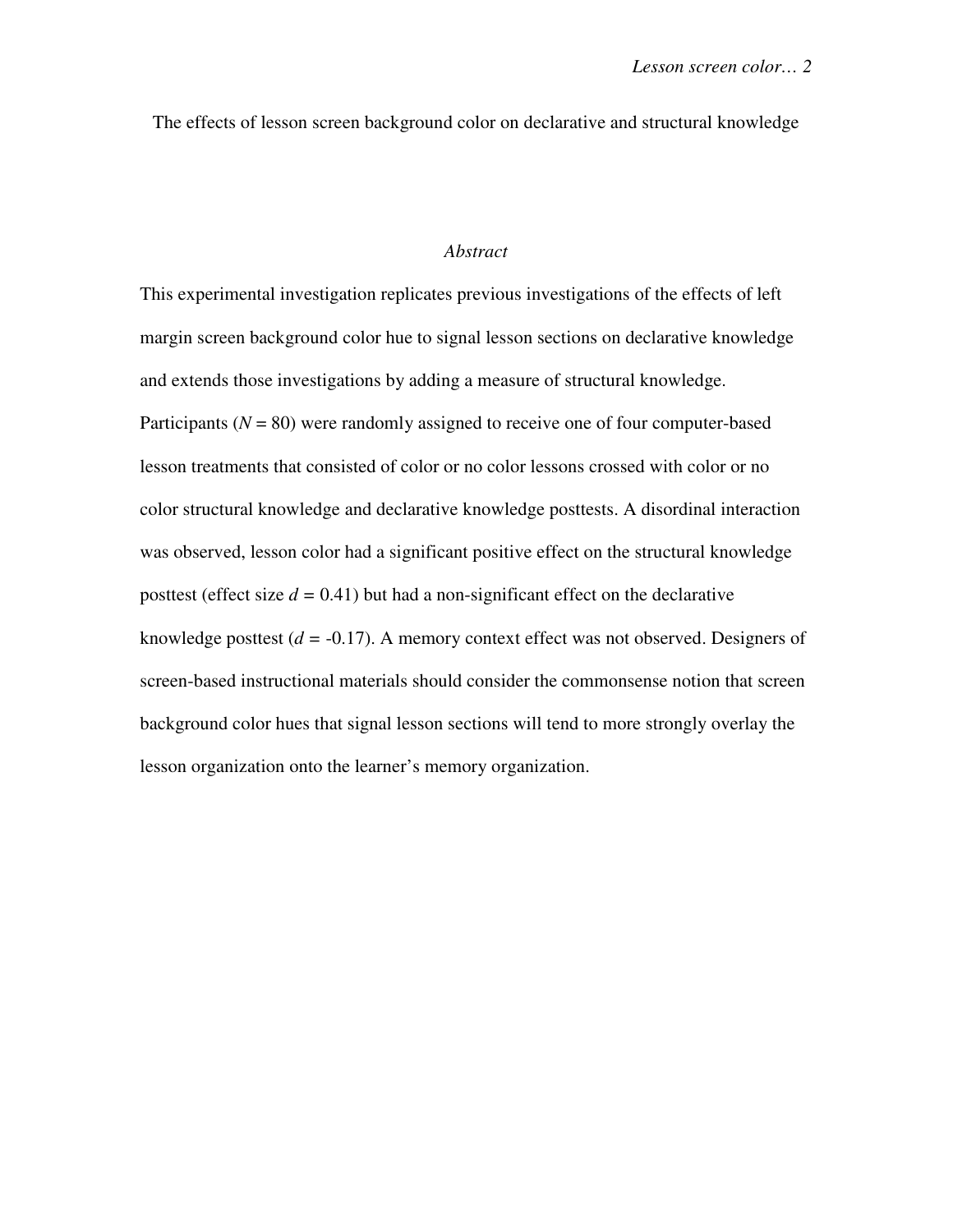The effects of lesson screen background color on declarative and structural knowledge

One common screen design convention is to use a navigation area, or panel, that is distinctly colored along the left column margin of the screen to set it apart from the rest of the screen (Nielsen, 2000). This navigation panel is commonly used on web sites, knowledge management systems, and web-based instructional modules to give the user a sense of where he/she is within the broader organizational framework. It can serve other useful functions as well, such as setting the tone of each section, improving the appearance and organization of the screen, and displaying the navigation hyperlinks. This investigation considers the effects on memory of using different *background* hues in the left margin area to signal lesson sections.

In this investigation, we make a distinction between foreground color that signals important lesson content and background color that provides context to situate that content. For example, the term "aorta" in a text passage on the human circulatory system can be highlighted with a red hue at every occurrence of the term and in accompanying diagrams. Using foreground color in this way signals this concept's multiple presences within a screen and across multiple screens. This type of foreground color coding may utilize an innate attentional ability of humans and other species to combine dispersed information instances at an implicit level into a single set (Halberda, Sires, & Feigenson, 2006).

Most research on screen color has considered the instructional effects of foreground color to direct attention to associated content instances or to highlight important content, but there is less research on the effects of background screen color.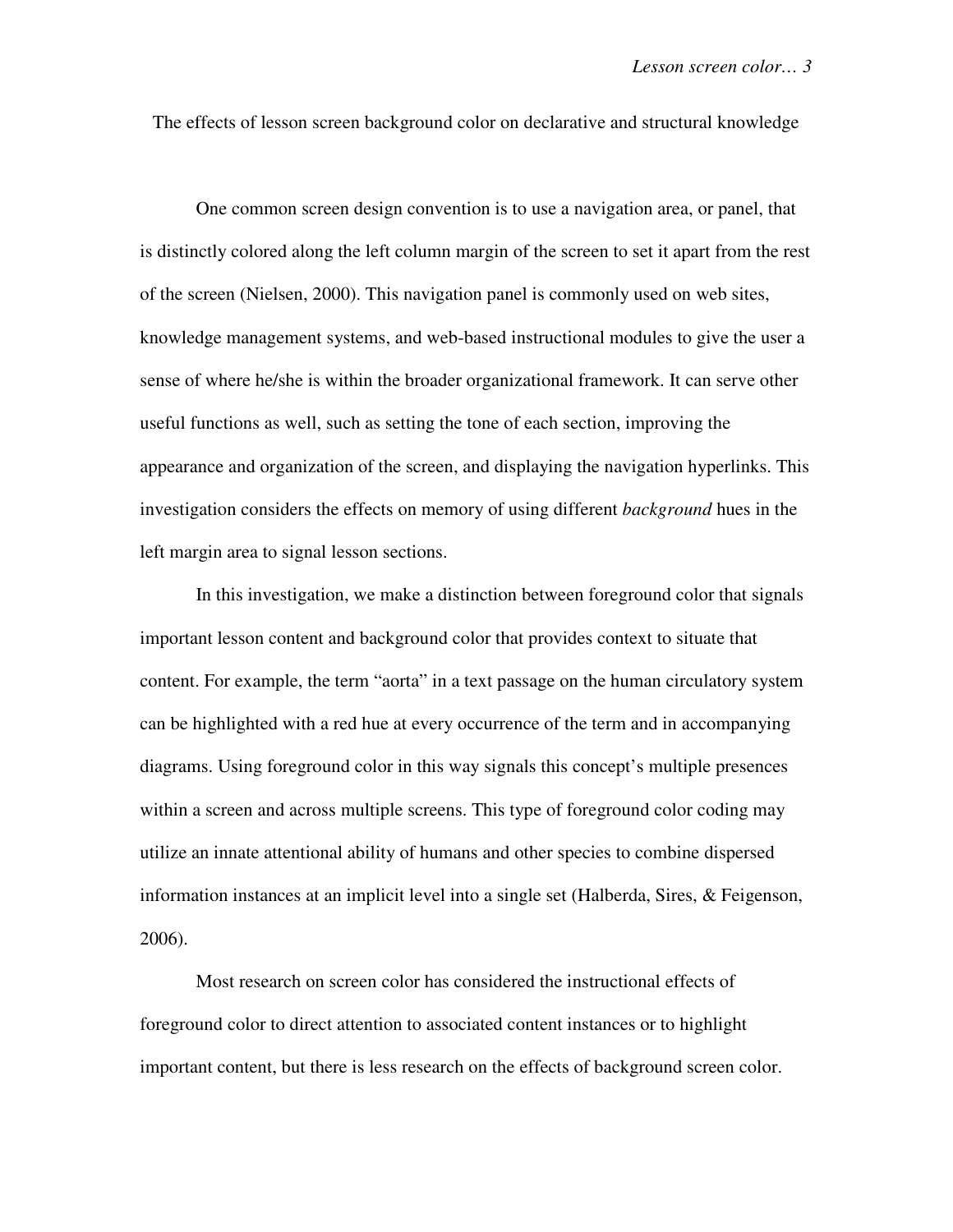Though results are mixed, foreground color in instructional texts and visuals yields small to moderate positive effects on recall and comprehension of the color-tagged item specific content (Dwyer & Moore, 1994, 2001; Lamberski & Dwyer, 1981, 1983; Misanchuk, 1992; Pett & Wilson, 1996). However there is likely to be a difference between the effects of foreground color-coding strategies that typically have item-specific effects (but could have relational effects if so designed), compared to background colorcoding strategies that tend to have broader relational effects (Poindexter & Clariana, 2006; Smith, 1988).

In the memory literature, a background color band like this in a screen display is classified as an incidental context variable (Smith & Vela, 2001) that is *extra-item* since it is not a direct part of the to-be-remembered content, *local* on a continuum of local to global, and *nonverbal* (Mori & Graf, 1996). This screen design approach cuts across several related theoretical approaches regarding the effects of context on learning (e.g., Baddeley, 1999). Tulving and Thomson's (1973) *encoding specificity principle* would predict that background lesson color supports posttest retrieval of lesson content when the posttest color matches the lesson color. As a side note, over seventy years ago Dulsky (1935) reported that lesson-posttest color matching did have this effect and further, that intentionally mismatching lesson and posttest background colors actually suppressed recall of lesson content (recognition was not considered). Thus not only can matching lesson and posttest color support posttest retrieval; there is some evidence that mismatching color can hinder posttest performance.

When considering memory-context effects, it is also valuable to consider the nature of the memory task. Paired-associate learning investigations have shown that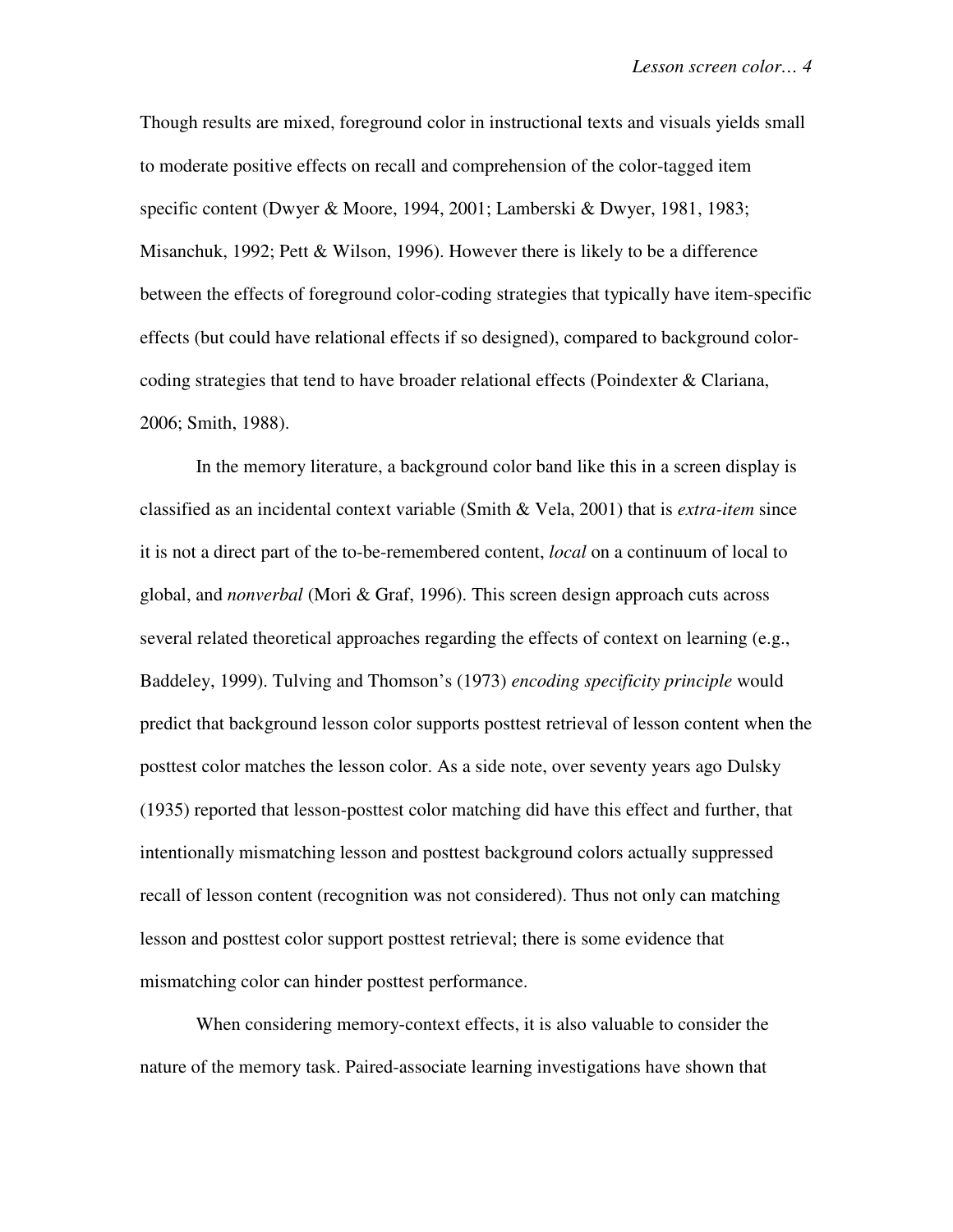global context cues, such as a colored left margin, typically have a significant effect on *recall* tasks but that context cues have no substantive impact on *recognition* tasks (Godden & Baddeley, 1980; Jacoby, 1974, 1983; Kintsch, 1970; McCormack, 1972; Smith, Glenberg, & Bjork, 1978; Weiss & Margolius, 1954). The *outshining hypothesis* (Smith, 1994) proposes that lesson content and lesson context information are both encoded during the lesson task, but the context memory does not participate during posttest retrieval if the content memory 'outshines' the context memory activation level. Because a recognition posttest item contains more pertinent information than its complementary recall item (e.g., the item prompt *and* the correct response), a recognition posttest item would provide a stronger retrieval cue (e.g., more overlap between the item and the memory trace) so the content memory outshines the context memory (Smith, 1988). Thus the outshining hypothesis would predict that background color would more likely affect recall than recognition.

Several previous investigations have considered the effects of left margin background color hue on recognition and cued recall measures of declarative knowledge with mixed results (Clariana, 2004a, 2004b; Prestera, 2003; Prestera, Clariana, & Peck, 2005). Contrary to the outshining hypothesis, Clariana (2004a) found that lesson-test color matching had no effect on a cued recall posttest (e.g., using fill in the blank factual items) but significantly inhibited performance on a recognition posttest (i.e., using multiple choice factual items). Similarly, Prestera *et al.* (2005) reported that lessonposttest color matching relative to intentional color mismatching had a non-significant (but negative) effect for both cued recall and recognition paraphrased items (*d =* -0.31 and *d =* -0.28, *ns*). These two studies suggest that lesson background color may have a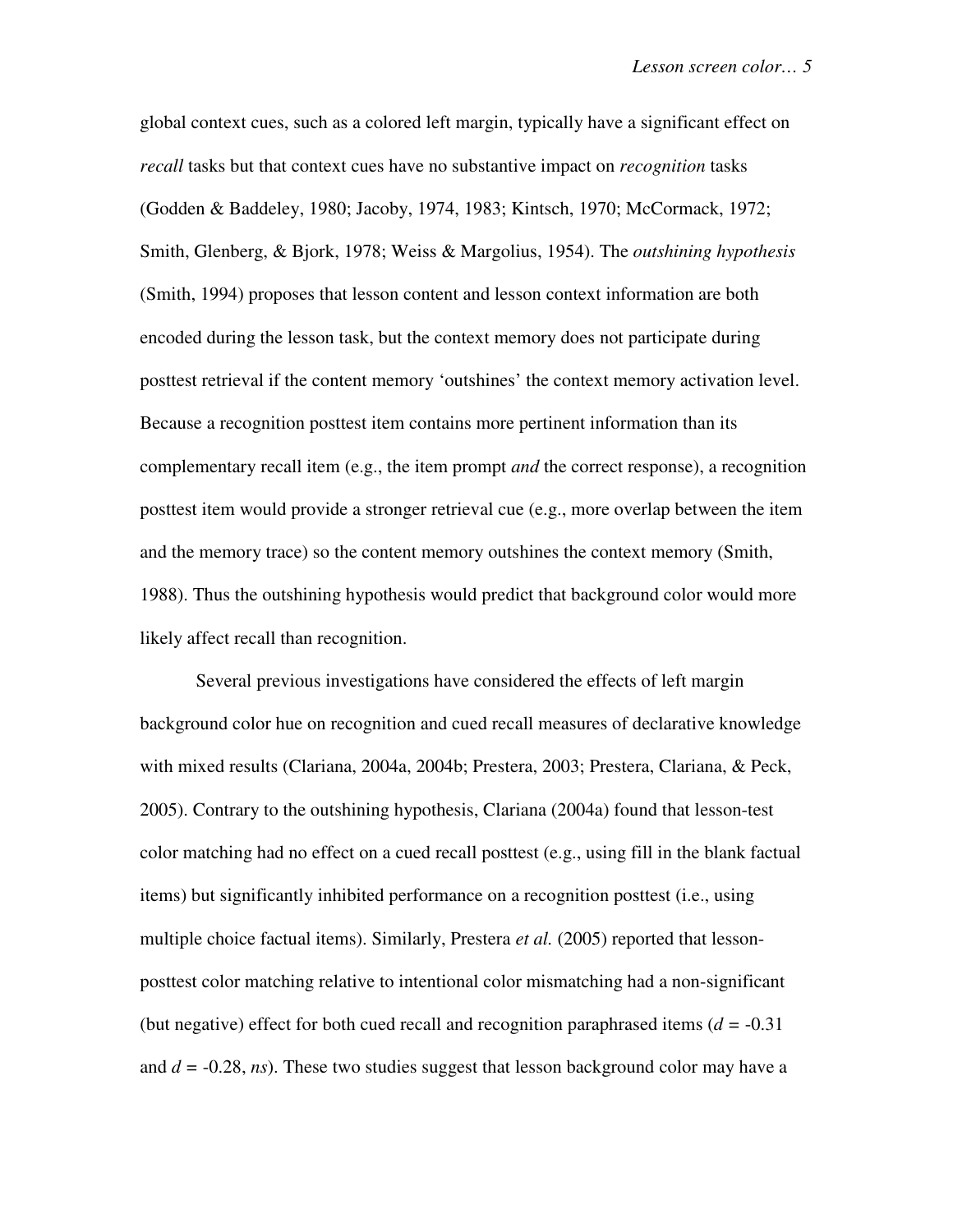*negative* rather than positive effect on declarative knowledge outcomes, especially for recognition posttests. Again, contrary to the outshining hypothesis, Prestera (2003) reported no significant differences for lesson color for cued recall posttest measures (i.e., fill in the blank factual and conceptual items), but posttest memory of the lesson color scheme was significantly better for females relative to males. Similarly, Clariana (2004b) reported that the lesson color scheme was significantly better remembered at posttest under recognition tasks relative to cued recall. These studies suggest that background color does not conform to the outshining hypothesis, at least as it relates to its effects on declarative knowledge.

So far, our working premise is that extra-item local nonverbal context elements, at least in this case with colored left margins, have an effect on the organization of participant's knowledge. Simply stated, when color is present on the screen, the resulting memory organization is different than when color is not present. In a review of context dependent memory, Smith (1988) states that previous studies have consistently shown that "environmental context information can act as an organization cue" (p. 26). Such organization or structure is the essence of knowledge (Anderson, 1984). Knowledge structure (also called structural knowledge) refers to how information elements are organized in memory and may be a facet of declarative knowledge (Mitchell & Chi, 1984) but Jonassen, Beissner, and Yacci (1993) go even further to hold that structural knowledge is a distinct type of knowledge. An individual's structural knowledge has an effect on other measures of learning that may be positive, neutral, or negative depending on how the memory organization relates to the other measures of learning. For example, more coherent knowledge structure is believed to be important for higher-order learning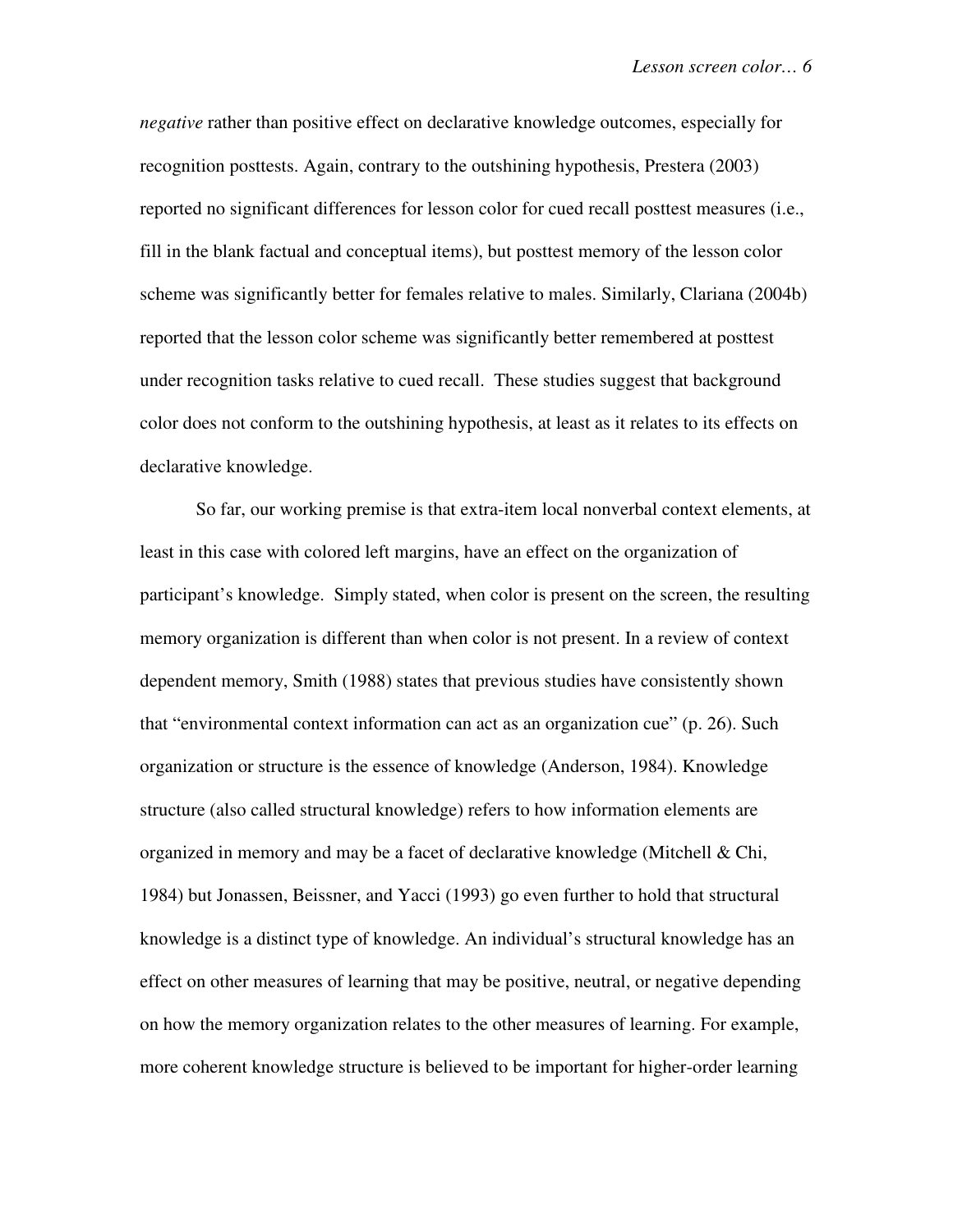outcomes such as forming inferences, comprehension, and problem solving (Jonassen  $\&$ Wang, 1992) but has unanticipated and sometimes negative effects on lower-order learning outcomes (Clariana & Marker, 2007).Thus, besides the possible effects of background color hues on declarative knowledge, we are even more interested in context effects on knowledge structure, specifically the organization of the lesson content in the participant's memory.

How can memory organization that might result from the lesson topic color scheme be measured? Clariana and Marker (2007) used a computer-based sorting task called *ALA-Mapper* to measure the effects of learner-generated lesson headings on knowledge structure. They proposed that memory of related lesson topics will be more often clustered together for participants who generate lesson headings relative to those who do not. Their results showed that the headings group outperformed the no headings control group on the structural knowledge sorting task,  $d = 0.32$ , but, unexpectedly, the headings group scored lower than the control group on the declarative knowledge cued recall fact-level posttest,  $d = -0.35$ , a disordinal interaction.

 This present investigation replicates our previous research on the effects of lesson background color on recognition and cued recall declarative knowledge, and extends those studies by including the posttest measure of structural knowledge from Clariana and Marker (2007). In addition, color is included or not at posttest in order to consider a lesson-posttest color 'matching' alternate hypothesis. Based on the findings of our previous investigations of screen background color, we propose that a disordinal interaction like that observed by Clariana and Marker (2007) will occur. Specifically, color-associated lesson terms will be more often clustered together relative to the no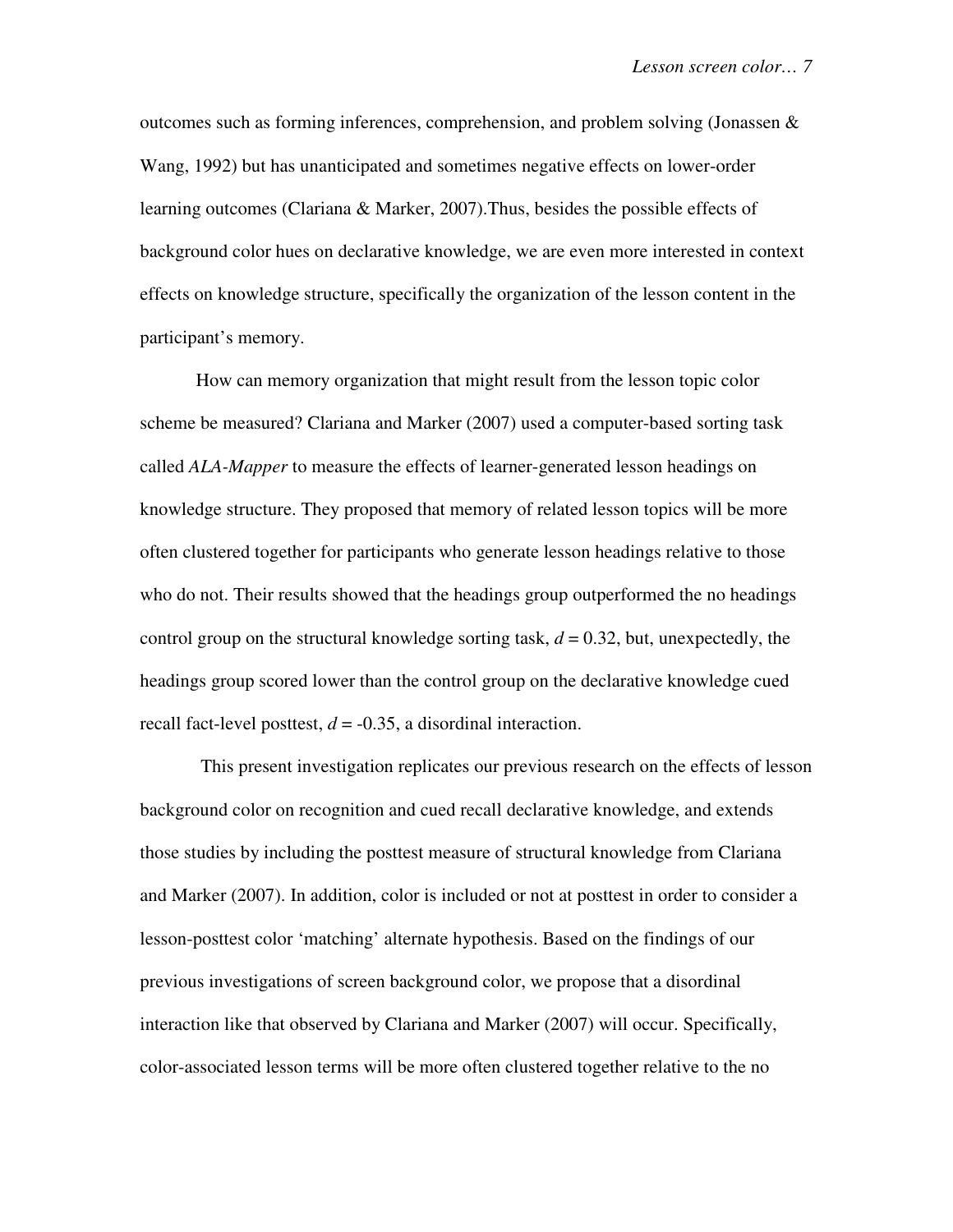color lesson as measured by the structural knowledge sorting task posttest and lesson color relative to no lesson color will have a small negative effect (or no effect) on a declarative knowledge posttest using recognition and cued recall formats. Effect sizes for the recognition and cued recall posttest will be provided to further account for any observed differences. Though declarative and structural knowledge outcomes are both of interest, we are especially interested in the effects of left margin background color on structural knowledge.

# Method

### *Participants*

The participants  $(N = 80)$  in this investigation were graduate student volunteers from the Instructional Design program at a northeastern university. Students in five sections of a course on assessing learning outcomes were randomly assigned to one of the study treatments as part of a required class project. All of the students agreed to allow their data from this project to be used in this investigation. About 55% of the participants are full time employees of local corporations and businesses and 44% are school teachers; most are female (75%) and all but one are in their mid-thirties.

### *Materials*

The material to be learned consisted of a computer-based vocabulary review (the same lesson materials and posttest used by Clariana, 2004a) that covered 36 important instructional design terms. The terms were arranged in the lesson in a logical order based on the order of first occurrence in the introductory instructional design textbook that was used by these participants in a prerequisite course (Dick & Carey, 1996). The vocabulary terms were grouped into five sections each with a color hue including: *Overview* – items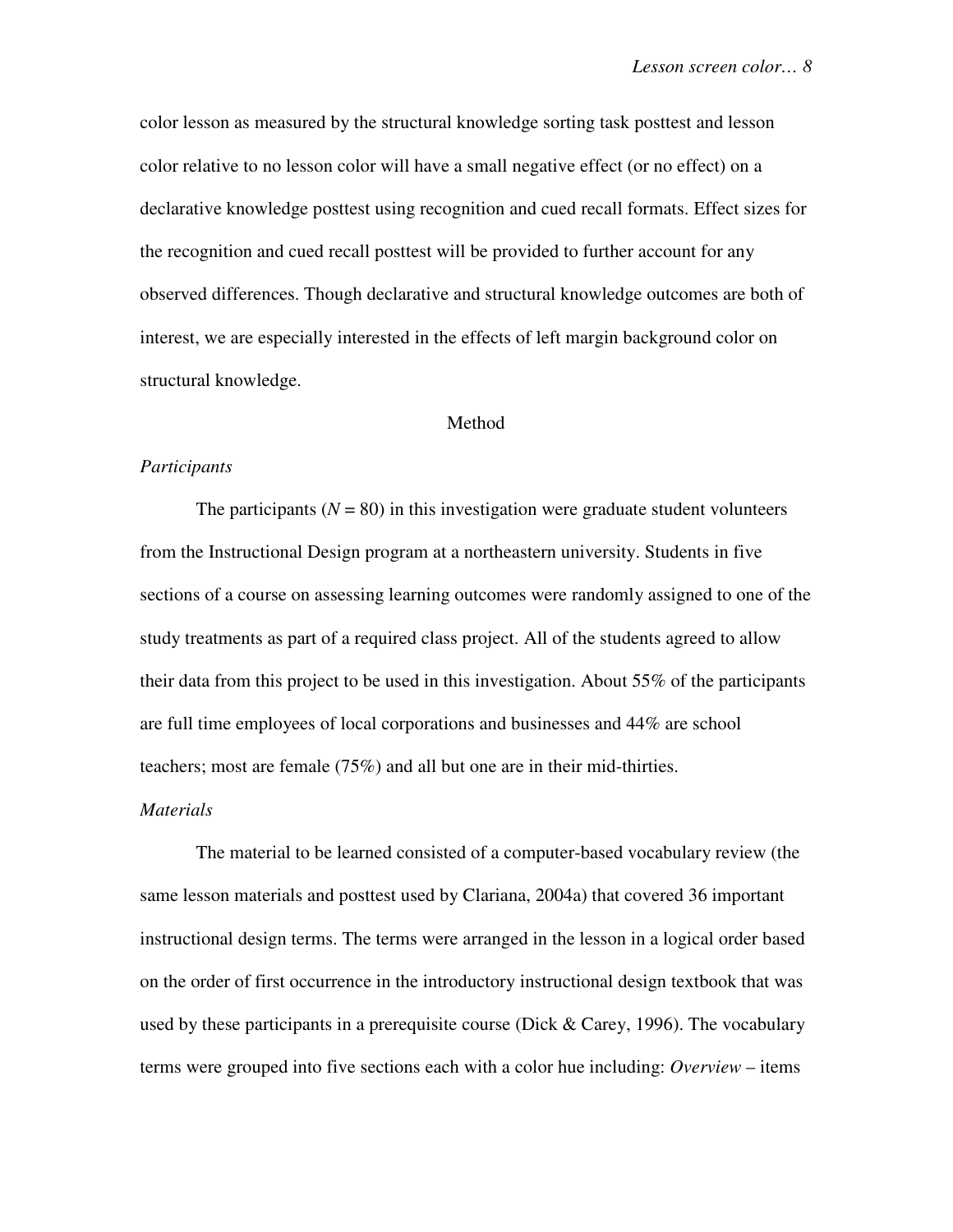1 through 7 (orange, hexadecimal RGB value #FF6531), *Instructional Analysis* – items 8 through 16 (yellow, #FFFF00), *Learner Analysis* – items 17 through 22 (blue, #0030FF), *Objectives and Tests* – items 23 through 27 (green, #00FF00), and *Development and Evaluation* – items 28 through 36 (purple, #9C0063). These color hues are not customarily associated with these terms or sections; the no color treatments used white (#FFFFFF) throughout in place of these hues.

Similar to the design of many web pages, each color was displayed on the screen as a solid column 3.5 cm wide along the left margin. Participants were not explicitly informed that the color hues signaled related groups of lesson concepts although it was probably obvious after the first section change of color hue. The remainder of the screen (the right side) was white and about 15 cm wide. This white area served as the main text display area.

This investigation used the same content and approach as Clariana (2004a). The lesson provided the 36 technical vocabulary terms with one item per screen. First, the definition was provided along with four possible terms. Participants were prompted to 'click' on one of the four terms provided. After a correct response, the learner was told "Right!!", and the correct alternative was highlighted in blue with the message "Here is the answer". On error, the learner was told, "No, look above", as the correct answer was highlighted in blue with the message "Here is the answer". Participants could not go back to redo previous screens. Though this lesson approach lacks pizzazz, it is instructionally effective and efficient for reviewing this type of factual lesson content (Clariana, 2004a). *Declarative Knowledge Posttest*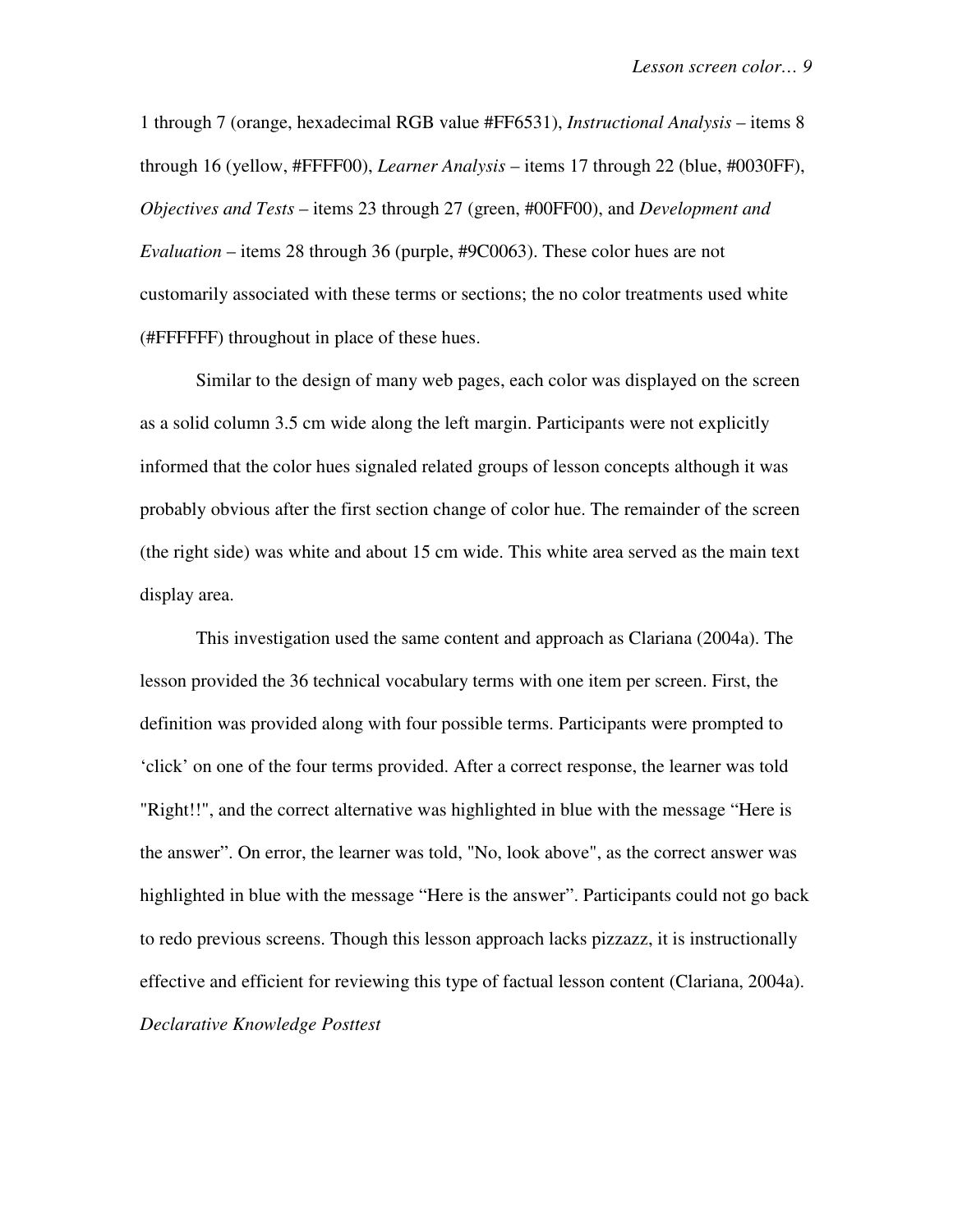Declarative knowledge (Anderson, 1995) is conceptual knowledge such as labels, names, facts, and lists often learned by rote that can be critically important in many situations. The declarative knowledge posttests consisted of the same 36 items as the lesson, with 18 cued recall items (fill in the blank by typing in the term) and 18 recognition items (multiple choice with four alternatives). To control for possible posttest item order effects, the declarative knowledge posttest was designed so that about half of the participants received posttest items that followed the lesson order and the others received posttest items that were randomized. Cronbach alpha reliability for this 36 item posttest is 0.78.

# *Structural Knowledge Sorting Task Posttest*

The structural knowledge sorting task posttest was a computer-delivered program called *ALA-Mapper* (Clariana & Marker, 2007). The sorting task displayed the 36 vocabulary terms from the lesson randomly on the screen. Directions on the screen stated, "Drag related terms closer together and unrelated terms further apart. When done, click continue".

The final distances between the 36 terms were measured in screen pixels. To analyze this data, next the researchers used an excel spreadsheet to convert the *ALA-Mapper* coordinate data output into proximity array files. Each array (actually the lower triangle) contains 630 elements to represent every pair-wise distance between the 36 terms (e.g.,  $(36^2 - 36)/2 = 630$ ). Then, the proximity array files were analyzed by software called Knowledge Network and Orientation Tool for the Personal Computer, version 4.3 (*KNOT*, 1998). The *KNOT* software was used to reduce the raw proximity array data into a Pathfinder network representation (PFNet) using the following parameters: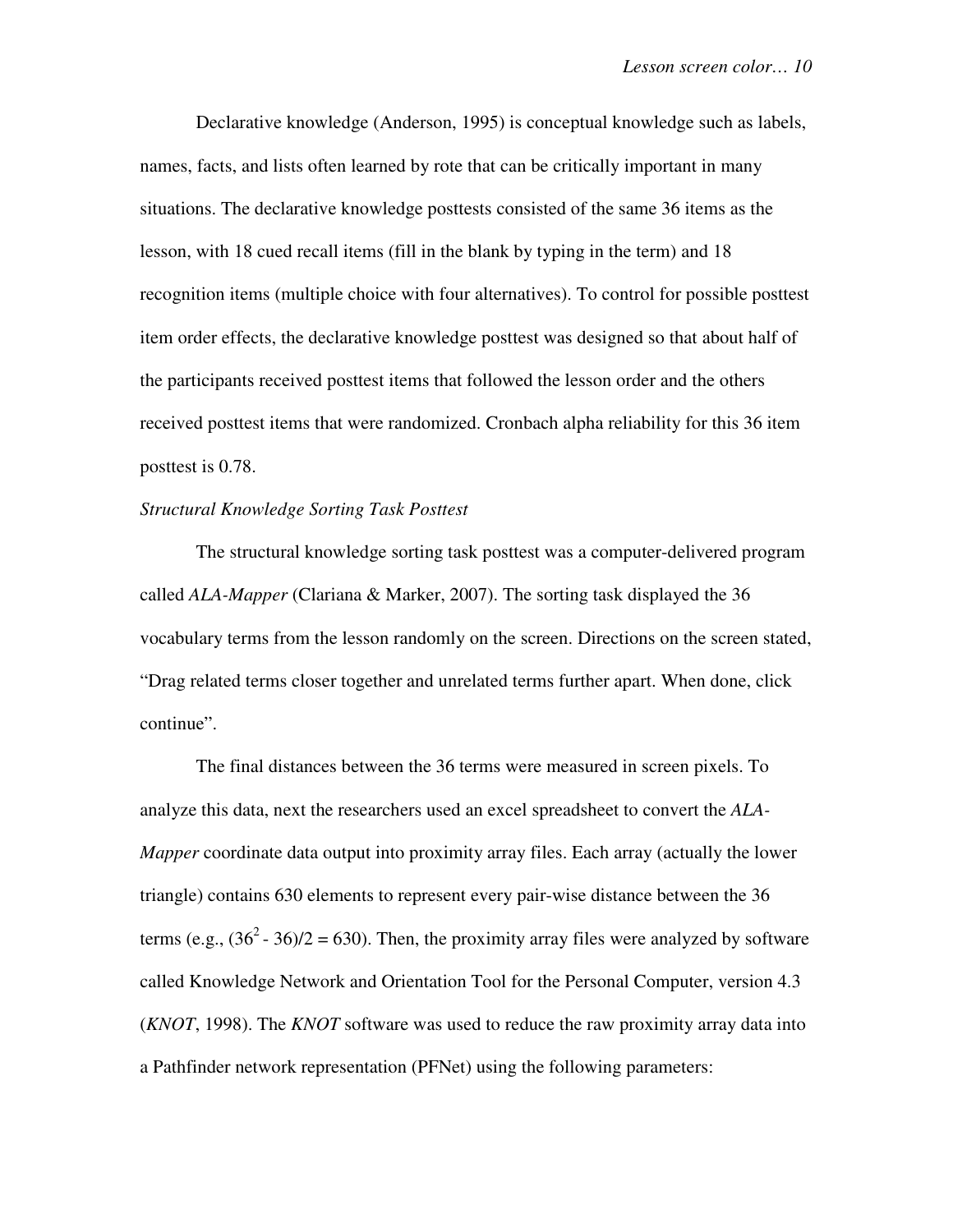Minkowski's *r* set to infinity, *q* set to 35 (i.e.,  $36 - 1$ ), the maximum proximity value set to 1000 (pixels), and the minimum set to 0.

Participants' scores (referred to as 'common' scores in the literature) were calculated by the *KNOT* software by summing the number of links in the participants' PFNets that agree with a referent PFNet. The referent PFNet was established by creating a proximity file containing "0s" to indicate invalid links and "1s" to designate valid links between all lesson terms within a lesson section, in this case, 122 possible valid links of the 630 total possible links (for details on how referent PFNets are established, see Clariana & Marker, 2007, pp. 181-182).

# *Procedure*

Participants logged in to the software program using a self-created pseudonym and were randomly assigned to one of the lesson conditions by the software based on a random number function. In order, the program consisted of the introduction, the lesson, the sorting task posttest, the constructed response posttest, the multiple choice posttest, and a final summary screen.

## Results

Data for analysis consisted of the structural knowledge and the declarative knowledge posttest scores. The posttest data were analyzed by ANCOVA with three between subjects factors that included *Lesson* (color present or no color), *Posttest* (matches lesson color or no color) and *Posttest Item Order* (posttest item order matches or not the order of the lesson items), and the within subjects factor *Subtest* (structural knowledge consisting of the sorting task and declarative knowledge consisting of the combined recognition and cued recall scores). Both structural knowledge and declarative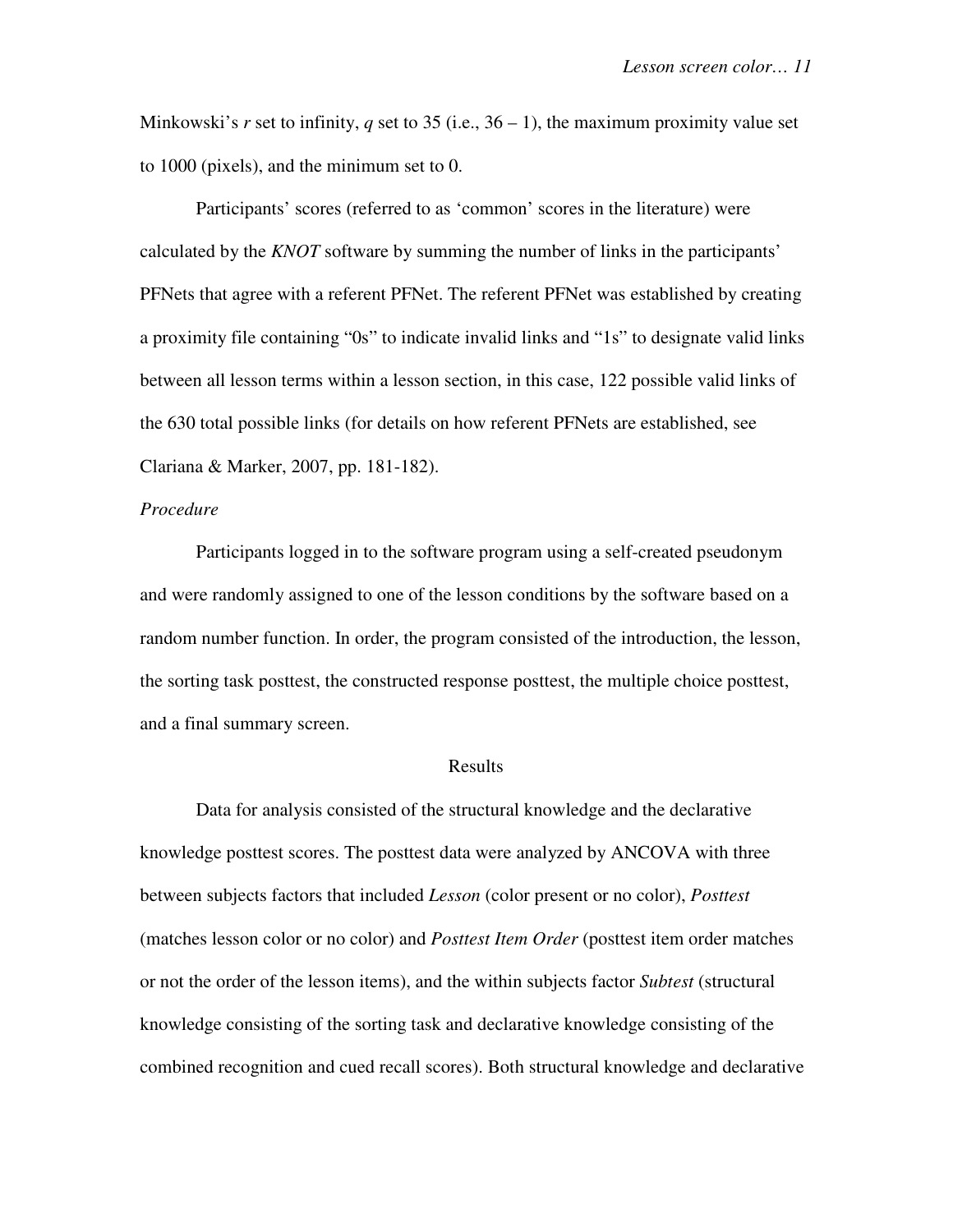knowledge *Subtest* scores were converted to *Z*-scores to place these on the same scale of measurement. Lesson scores were used as a covariate to control for initial differences and increase power. Note that posttest item order is not of interest, but was included in the analysis to consider possible order effects. The means and standard deviations for the lesson and posttest scores are shown in Table 1.

|                   |                  | Lesson                   | Posttest                |                          |
|-------------------|------------------|--------------------------|-------------------------|--------------------------|
| Condition         | $\boldsymbol{n}$ | Declarative<br>Knowledge | Structural<br>Knowledge | Declarative<br>Knowledge |
| No color lesson   |                  |                          |                         |                          |
| No color posttest | 19               | 29.7                     | 11.8                    | 25.8                     |
|                   |                  | (3.0)                    | (4.1)                   | (5.0)                    |
| Color posttest    | 21               | 29.1                     | 13.0                    | 25.9                     |
|                   |                  | (3.7)                    | (4.2)                   | (4.8)                    |
| Color lesson      |                  |                          |                         |                          |
| No color posttest | 19               | 30.1                     | 14.0                    | 25.7                     |
|                   |                  | (3.3)                    | (3.3)                   | (5.1)                    |
| Color posttest    | 21               | 28.4                     | 14.1                    | 24.4                     |
|                   |                  | (3.9)                    | (4.1)                   | (4.5)                    |

Table 1. Lesson and Posttest Means.

Note: Standard Deviations in Parentheses

No significant main effects were observed (see Table 2). The anticipated interaction of Subtest and Lesson Color was significant,  $F(1, 71) = 5.008$ ,  $MSe = 0.618$ , *p*  $= .028$ , and  $\eta = .066$ . Inspection of the means indicates a disordinal interaction, with lesson color enhancing structural knowledge scores and inhibiting declarative knowledge scores (see Figure 1).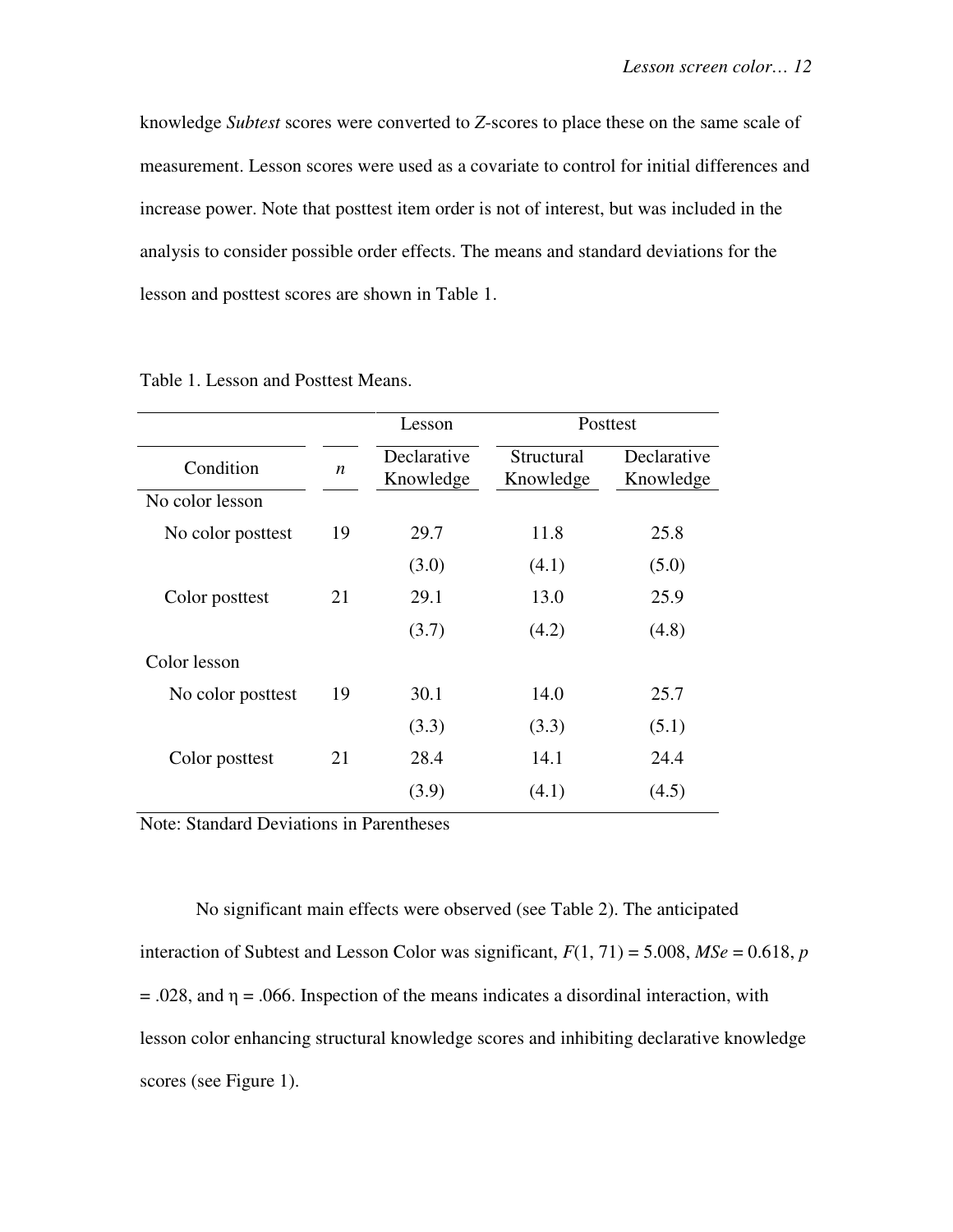| Source                  | df           | $\boldsymbol{F}$ | η    | $\boldsymbol{p}$ |  |  |  |
|-------------------------|--------------|------------------|------|------------------|--|--|--|
| Intercept               | $\mathbf{1}$ | 48.19            | 0.40 | 0.00             |  |  |  |
| Covariate (C)           | $\mathbf{1}$ | 48.82            | 0.41 | 0.00             |  |  |  |
| Lesson Color (L)        | $\mathbf{1}$ | 1.12             | 0.02 | 0.29             |  |  |  |
| Posttest Color (P)      | 1            | 1.49             | 0.02 | 0.23             |  |  |  |
| Posttest Item Order (O) | $\mathbf{1}$ | 0.45             | 0.01 | 0.51             |  |  |  |
| $L \times P$            | $\mathbf{1}$ | 0.11             | 0.00 | 0.74             |  |  |  |
| L x O                   | $\mathbf{1}$ | 0.23             | 0.00 | 0.63             |  |  |  |
| P X O                   | $\mathbf{1}$ | 0.55             | 0.01 | 0.46             |  |  |  |
| L x P x O               | $\mathbf{1}$ | 1.08             | 0.02 | 0.30             |  |  |  |
| error                   | 71           | (.85)            |      |                  |  |  |  |
| Within subjects         |              |                  |      |                  |  |  |  |
| Subtests $(S)$          | $\mathbf{1}$ | 8.04<br>∗        | 0.10 | 0.01             |  |  |  |
| S x C                   | $\mathbf{1}$ | 8.22<br>∗        | 0.10 | 0.01             |  |  |  |
| S x L                   | 1            | 5.01<br>∗        | 0.07 | 0.03             |  |  |  |
| $S \times P$            | $\mathbf{1}$ | 0.52             | 0.01 | 0.47             |  |  |  |
| $S \times O$            | $\mathbf{1}$ | 0.06             | 0.00 | 0.80             |  |  |  |
| $S \times L \times P$   | $\mathbf{1}$ | 0.03             | 0.00 | 0.87             |  |  |  |
| $S$ x L x O             | $\mathbf{1}$ | 0.24             | 0.00 | 0.63             |  |  |  |
| $S \times P \times O$   | $\mathbf{1}$ | 0.77             | 0.01 | 0.38             |  |  |  |
| SxLxPxO                 | $\mathbf{1}$ | 0.25             | 0.00 | 0.62             |  |  |  |
| within group error      | 71           | (.62)            |      |                  |  |  |  |

Table 2. Analysis of Variance of Posttest *Z*-scores.

*\* p< .05 level, mean square error shown in parentheses.*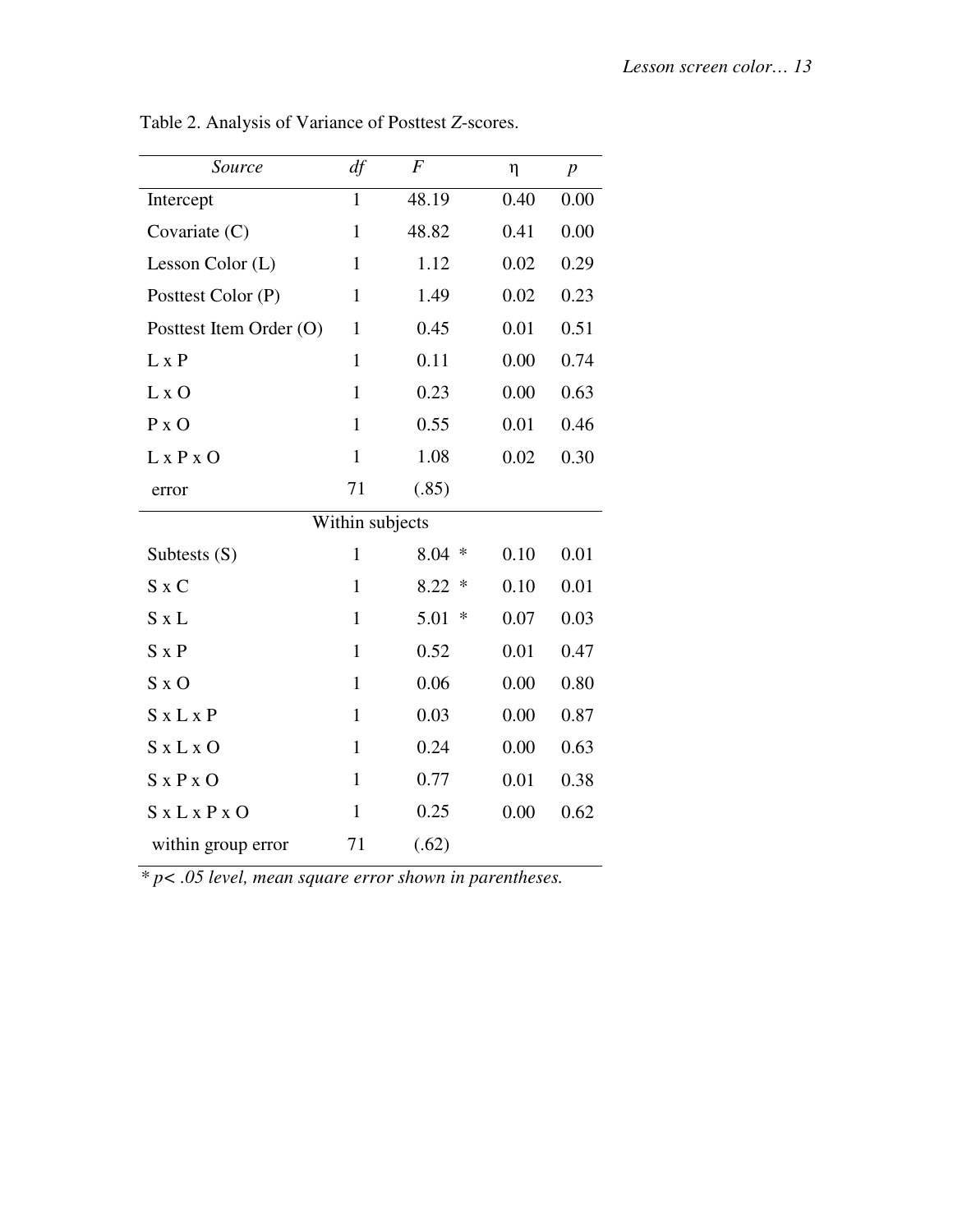

Figure 1. Subtest x Lesson color interaction.

Follow up analysis consisted of two separate one-way ANCOVAs of the lesson color factor (color present versus no lesson color) for the structural knowledge and the declarative knowledge posttest scores; lesson score served as a covariate. There was no difference on the *declarative knowledge posttest* between the color lesson treatment means compared to the no color treatment ( $M_{\text{color}} = 25.1$  compared to  $M_{\text{color}} = 25.9$ , *SD* = 4.81; *d =* -.17). But there was a significant difference for the *structural knowledge posttest*; the color lesson treatment mean was significantly greater than the no color lesson treatment mean ( $M_{\text{color}} = 14.1$  compared to  $M_{\text{color}} = 12.4$ ,  $SD = 3.96$ ;  $d = .41$ ,  $p <$ .05), indicating that lesson color did have a positive effect on structural knowledge posttest scores relative to the no color lesson control (see Figure 1). Specifically, the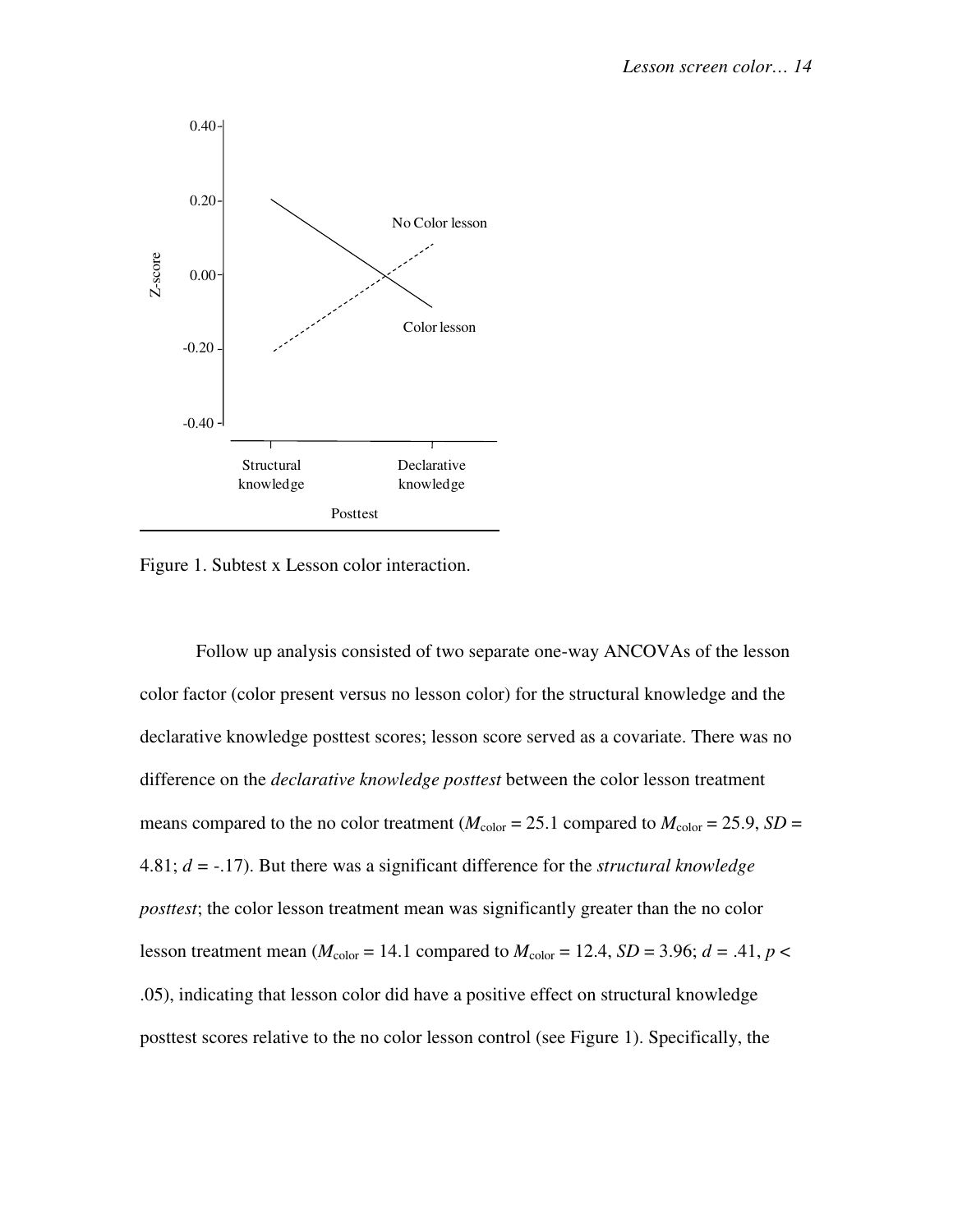lesson items with the same color hue were more often clustered together on the structural knowledge posttest.

Separate *post hoc* analysis of declarative knowledge recognition and cued recall posttest scores indicates that lesson color relative to the no lesson color had a similar nonsignificant but negative effect on both recognition and cued recall (e.g., cued recall posttest  $M_{\text{color}} = 10.1$  versus  $M_{\text{no color}} = 10.4$ ;  $SD = 3.4$ ;  $d = -.12$ ; recognition posttest  $M_{\text{color}}$  $= 15.0$  versus  $M_{\text{no color}} = 15.3$ ;  $SD = 2.2$ ;  $d = -.18$ ;). Further, in line with our past research, matching lesson and posttest color hue relative to the three non-matching treatments had a slightly negative effect (cued recall posttest  $d = -0.14$  and recognition posttest  $d = -1$ 0.35); a memory context effect for lesson-posttest color matching was not observed for either cued recall or recognition posttests.

# Discussion

This investigation considered the effects of left margin background color coding of lesson content sections on knowledge structure and on declarative knowledge, while controlling for lesson-posttest color matching and for posttest item order. Relative to no color, lesson color enhanced content clustering of associated lesson content as measured by a sorting task and had no effect on cued recall and recognition declarative knowledge. A memory context effect on declarative knowledge was not observed, matching lesson and posttest color hue had no significant effect on the declarative knowledge posttests relative to the three non-matching treatments, thus encoding specificity was not supported.

A limiting factor in this investigation is that the structural knowledge posttest was given before the declarative knowledge posttest. The declarative knowledge posttest in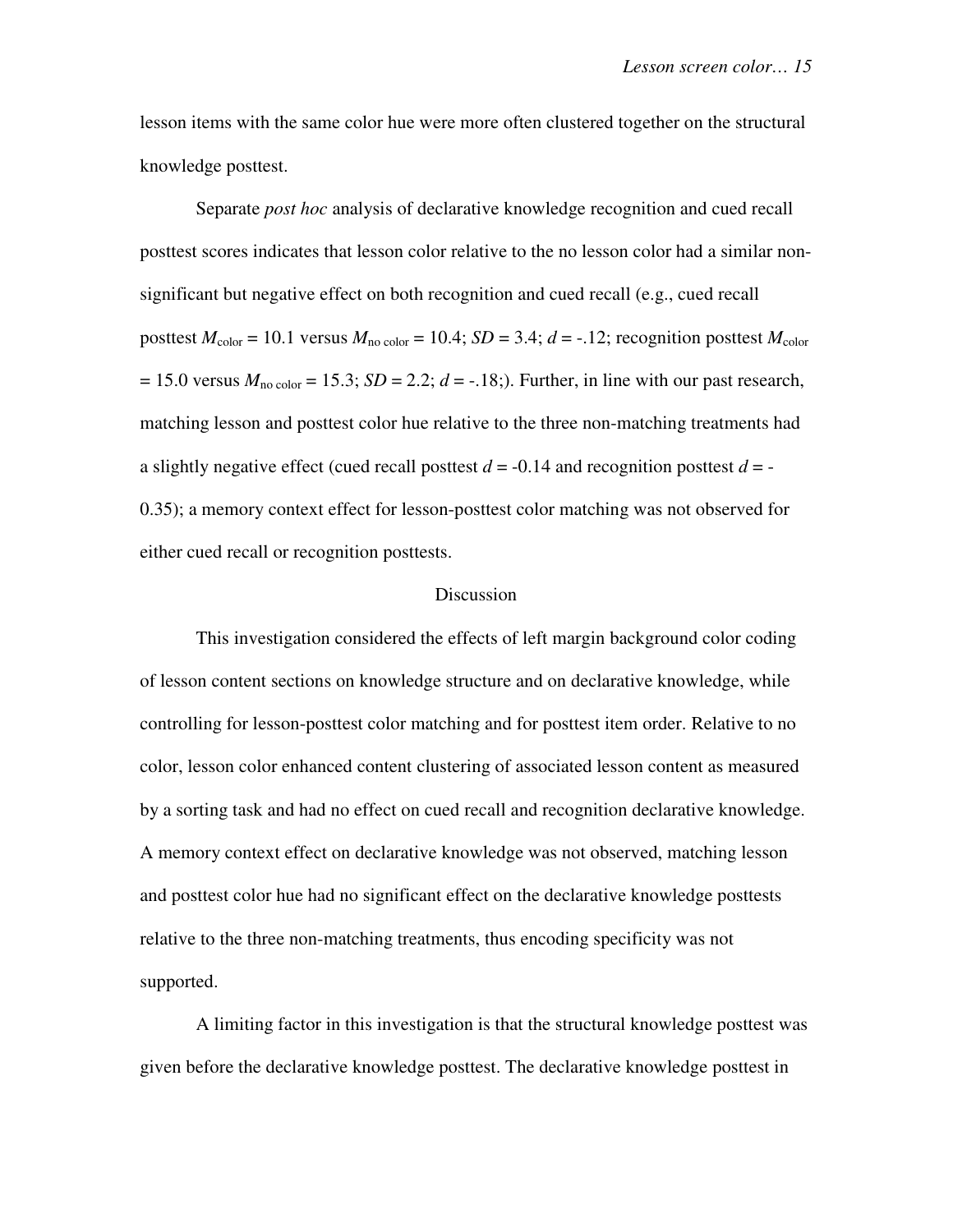this investigation was likely influenced by the intervening structural knowledge sorting task. In a meta-analysis of incidental context-dependent memory effects, Smith and Vela (2001) noted that associative processing at input should diminish the observed effects of manipulations of incidental environmental contexts (p. 215). The associative processing effects of the sorting task in this investigation that occurred before the declarative knowledge posttest (e.g., an intervening test effect) may have diminished the effects of lesson color on the declarative knowledge posttests.

The lesson format used here provided recognition tasks with feedback while most screen-based lessons or informational web pages typically only allow reading. Thus the results observed here should not be generalized to all screen-based lesson approaches. Future research should consider the effects of screen background color on structural knowledge using more typical web pages.

 Another possible limitation is that participants were not informed that color hue was used to signal lesson sections; color hue was an incidental context variable. Informing the participants to note the lesson topic color scheme mayly obtain stronger effects for lesson color.

We currently hold that left margin color contextual information is automatically encoded in the episodic memory trace, as evidenced by the greater sorting task posttest scores observed here. The implication is that left margin color will influence the organization of content in memory so that it is more like the organization of that content in the lesson, relative to no color lessons. This sort of memory organization is likely to have a positive effect on posttest measures that depend on organization, for example essays, concept maps, and some other higher-order measures. Actually, the sorting task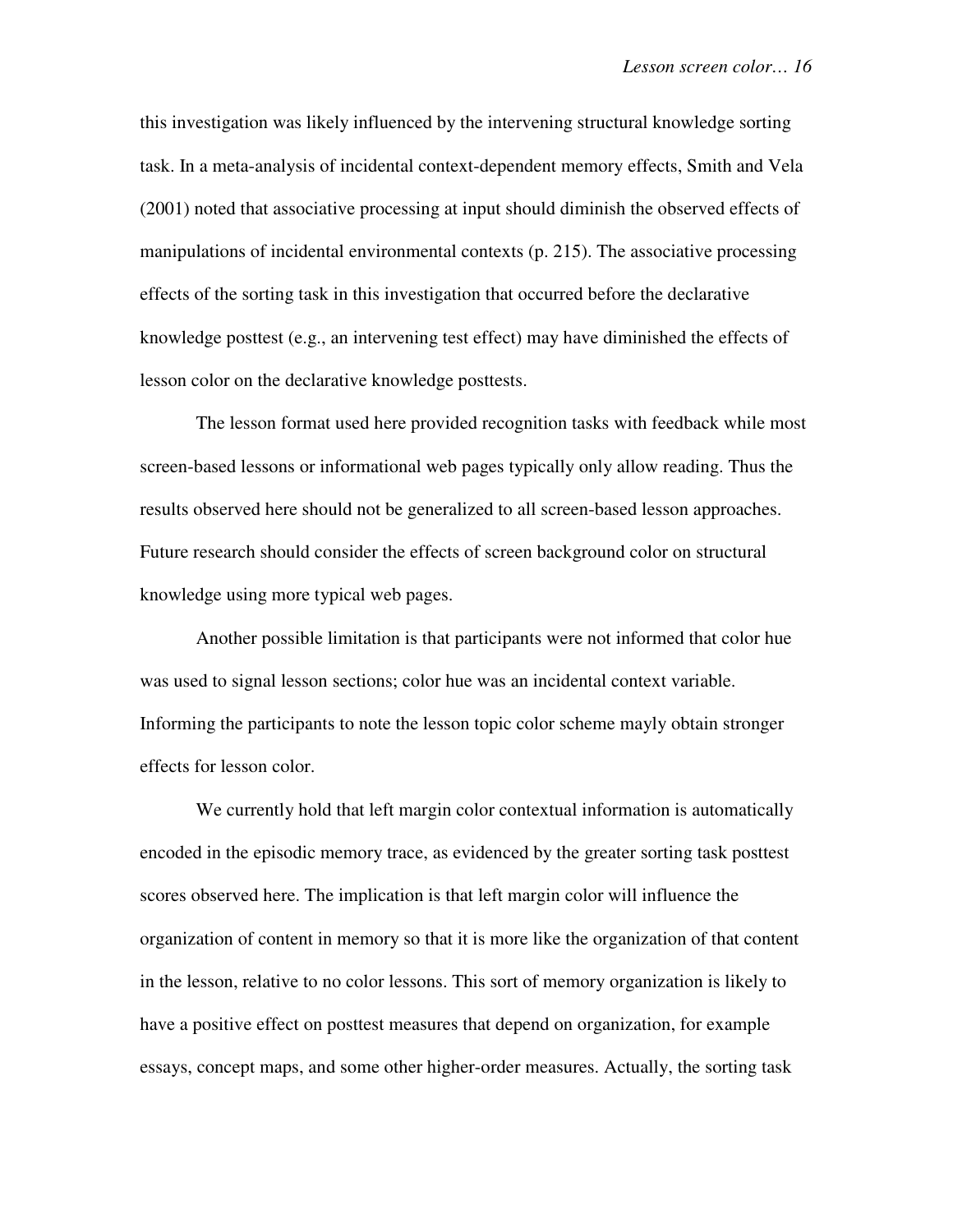used here contains relational aspects of concept maps. Thus future research should consider the effects of lesson color on higher-order learning outcomes.

In conclusion, the left margin screen color coding approach considered in this investigation is a very common design feature of instructional, personal, and commercial web sites. It seems critically important to determine the background context effects in screen-based media and especially to more fully establish a model to account for these experimental findings.

### References

- Anderson, J.R. (1995). *Cognitive Psychology and Its Implications* (4th Edition). New York, NY: W.H. Freeman and Company.
- Anderson, R. C. (1984). Some reflections on the acquisition of knowledge. *Educational Researcher, 13* (10), 5-10.
- Baddeley, A. D. (1999). *Essentials of human memory*. East Sussex, UK: Psychology Press.
- Clariana, R.B. (2004a). The instructional effects of matching or mismatching lesson and posttest screen color. *International Journal of Instructional Media*, *31*, 393-400.
- Clariana, R.B. (2004b). An interaction of screen color and lesson task in CAL. *British Journal of Educational Technology*, *35*, 35-43.

Clariana, R.B., & Marker, A. (2007). Generating topic headings during reading of screenbased text facilitates learning of structural knowledge and impairs learning of lower-level knowledge. *Journal of Educational Computing Research, 37*, 173- 191.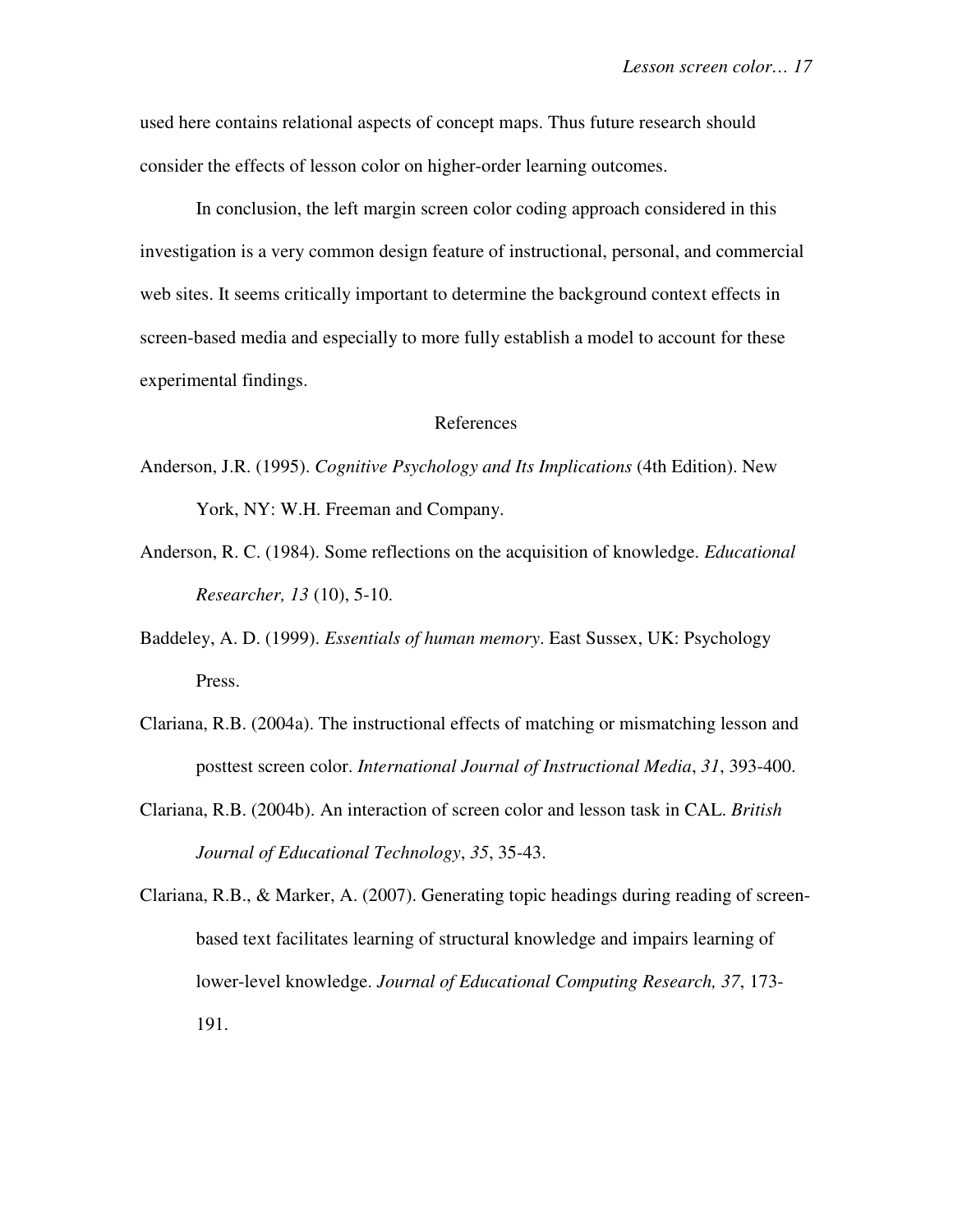- Dick, W., & Carey, L. (1996). *The systematic design of instruction, 4th edition*. New York, NY: HarperCollins Publishers Inc.
- Dulsky, S. G. (1935). The effect of a change of background on recall and relearning. *Journal of Experimental Psychology, 18,* 725-740.
- Dwyer, F. M., & Moore, C. A. (1994). The effect of colour-coding and test type (visual/verbal) on students identified as possessing different field dependence levels. *British Journal of Educational Technology, 25*, 217-219.
- Dwyer, F. M., & Moore, D. M. (2001). The effect of gender, field dependence, and colorcoding on student achievement of different educational objectives. *International Journal of Instructional Media, 28*, 309-318.
- Godden, D. R., & Baddeley, A. D. (1980). When does context influence recognition memory. *British Journal of Psychology, 71*, 99-104.
- Halberda, J., Sires, S. F., & Feigenson L. (2006). Multiple spatially overlapping sets can be enumerated in parallel. *Psychological Science, 17* (7), 572–576.
- Jacoby, L. L. (1974). The role of mental contiguity in memory: Registration and retrieval effects. *Journal of Verbal Learning & Verbal Behavior, 13*, 483-496.
- Jacoby, L. L. (1983). Perceptual enhancement: Persistent effects of experience. *Journal of Experimental Psychology: Learning, Memory, & Cognition, 9*, 21-38.
- Jonassen, D. H., Beissner, K., & Yacci, M. (1993). *Structural knowledge: techniques for representing, conveying, and acquiring structural knowledge*. Hillsdale, NJ: Lawrence Erlbaum Associates.
- Jonassen, D. H., & Wang, S. (1992). *Acquiring structural knowledge from semantically structured hypertext*. In Proceedings of Selected Research and Development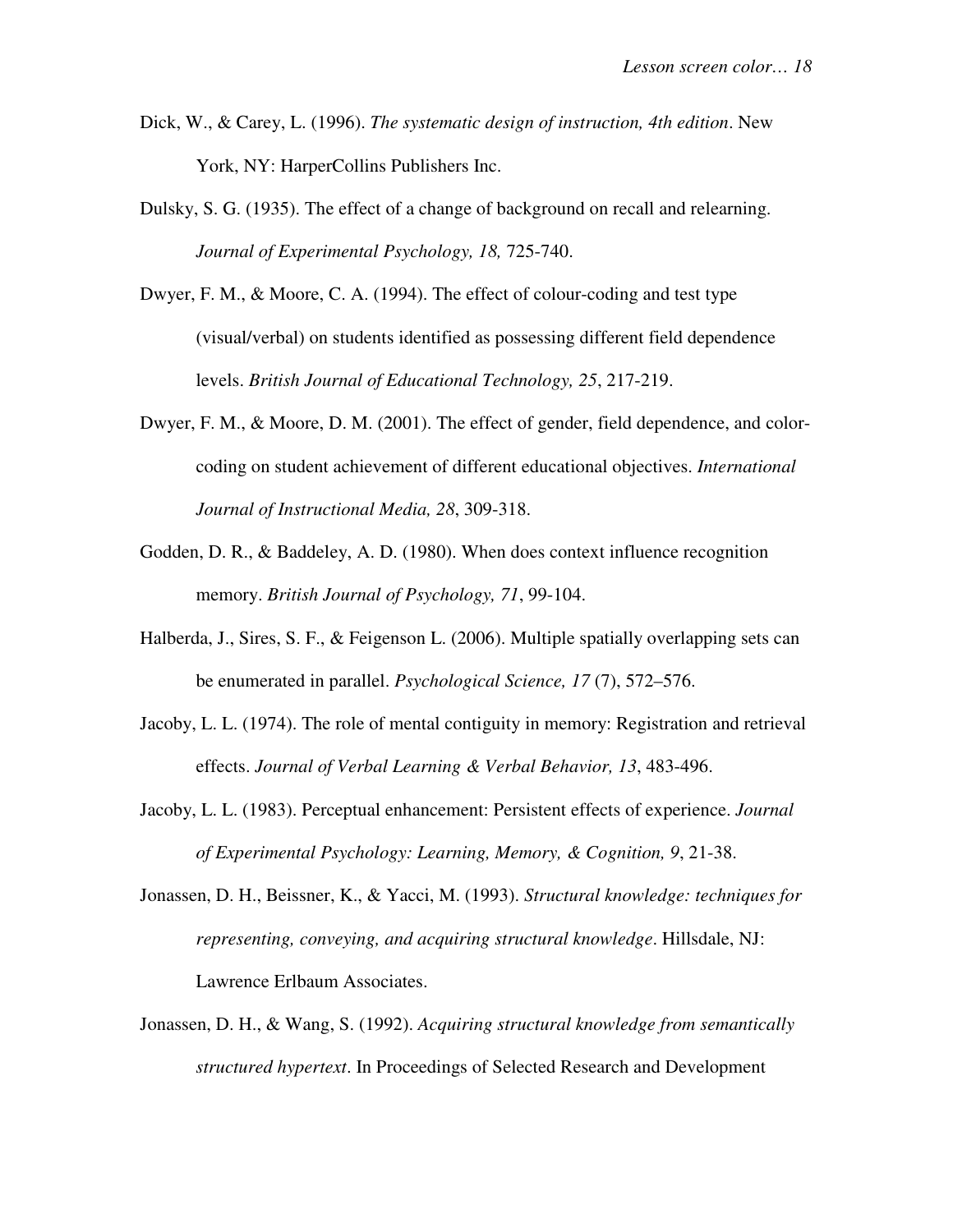Presentations at the 14th Annual Convention of the Association for Educational Communications and Technology. (ERIC Document Reproduction Service No. ED 348 000)

- Kintsch, W. (1970). Models for free recall and recognition. In D. A. Norman (Ed.), *Models of Human Memory*. New York, NY: Academic Press.
- *KNOT* (1998). *Personal computer knowledge network organization tool, version 4.3*. Retrieved April 17, 2003 from http://interlinkinc.net/
- Lamberski, R. J., & Dwyer, F. M. (1981). The instructional effect of color in intermediate and delayed reaction. *The Journal of Instructional Psychology, 8* (4), 122-131.
- Lamberski, R. J., & Dwyer, F. M. (1983). The instructional effect of coding (color and black and white) on information acquisition and retrieval. *Educational Communications and Technology Journal, 31*, 9-21.
- McCormack, P. D. (1972). Recognition memory: How complex a retrieval system? *Canadian Journal of Psychology, 26*, 19-41.
- Mitchell, A.A, & Chi, M.T. (1984). Measuring knowledge within a domain. In P. Nagy (Ed.), *The representation of cognitive structure* (pp. 85-109). Toronto, Canada: Ontario Institute for Studies in Education.
- Misanchuk, E. R. (1992). *Preparing instructional text: document design using desktop publishing*. Englewood Cliffs, NJ: Educational Technology Publications.
- Mori, M., & Graf, P. (1996). Nonverbal local context cues explicit but not implicit memory. *Consciousness and Cognition, 5*, 91-116.
- Nielsen, J. (2000). *Designing Web Usability: The Practice of Simplicity*. Indianapolis, IN: New Riders.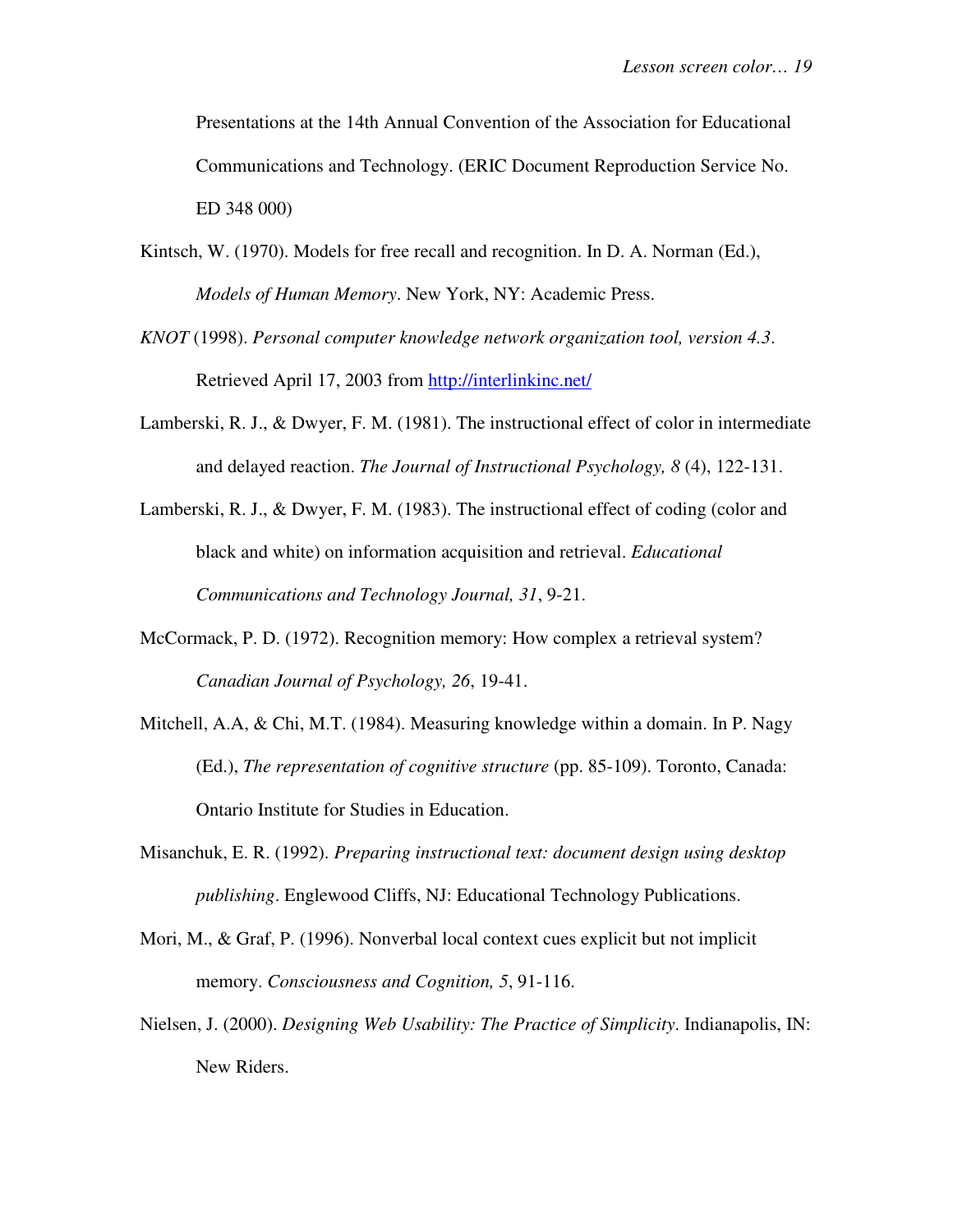- Pett, D., & Wilson, T. (1996). Color research and its application to the design of instructional materials. *Educational Technology Research and Development, 44* (3), 19-35.
- Poindexter, M. T., & Clariana, R.B. (2006). The influence of relational and propositionspecific processing on structural knowledge and traditional learning outcomes. *International Journal of Instructional Media*, *33*, 177-184.
- Prestera, G. E. (2003). *Effects of contextual color on recall: Border color as a lesson and posttest cue for factual and conceptual information presented in computer-based instruction* (Doctoral dissertation, The Pennsylvania State University, 2003). Electronic Theses and Dissertations, http://www.etd.psu.edu/.
- Prestera, G.E., Clariana, R.B., & Peck, A.C. (2005). Memory-context effects of color in computer-based instruction: Does color-coding make screen text more memorable? *Journal of Educational Multimedia and Hypermedia, 14*, 415-436.
- Smith, S. M. (1994). Theoretical principles of context-dependent memory. In P. Morris  $\&$ M. Gruneberg (Eds.), *Theoretical aspects of memory* (2nd ed., pp. 168-195). New York, NY: Routledge.
- Smith, S. M. (1988). Environmental context-dependent memory. In G.M. Davies & D.M. Thomson (Eds.), *Memory in context: Context in memory* (pp. 13-33). Hoboken, NJ: John Wiley and Sons Ltd.
- Smith, S. M., Glenberg, A., & Bjork, R. A. (1978). Environmental context and human memory. *Memory & Cognition, 6*, 342-353.
- Smith, S. M., & Vela, E. (2001). Environmental context-dependent memory: a review and meta-analysis. *Psychonomic Bulletin and Review, 8*, 203-220.